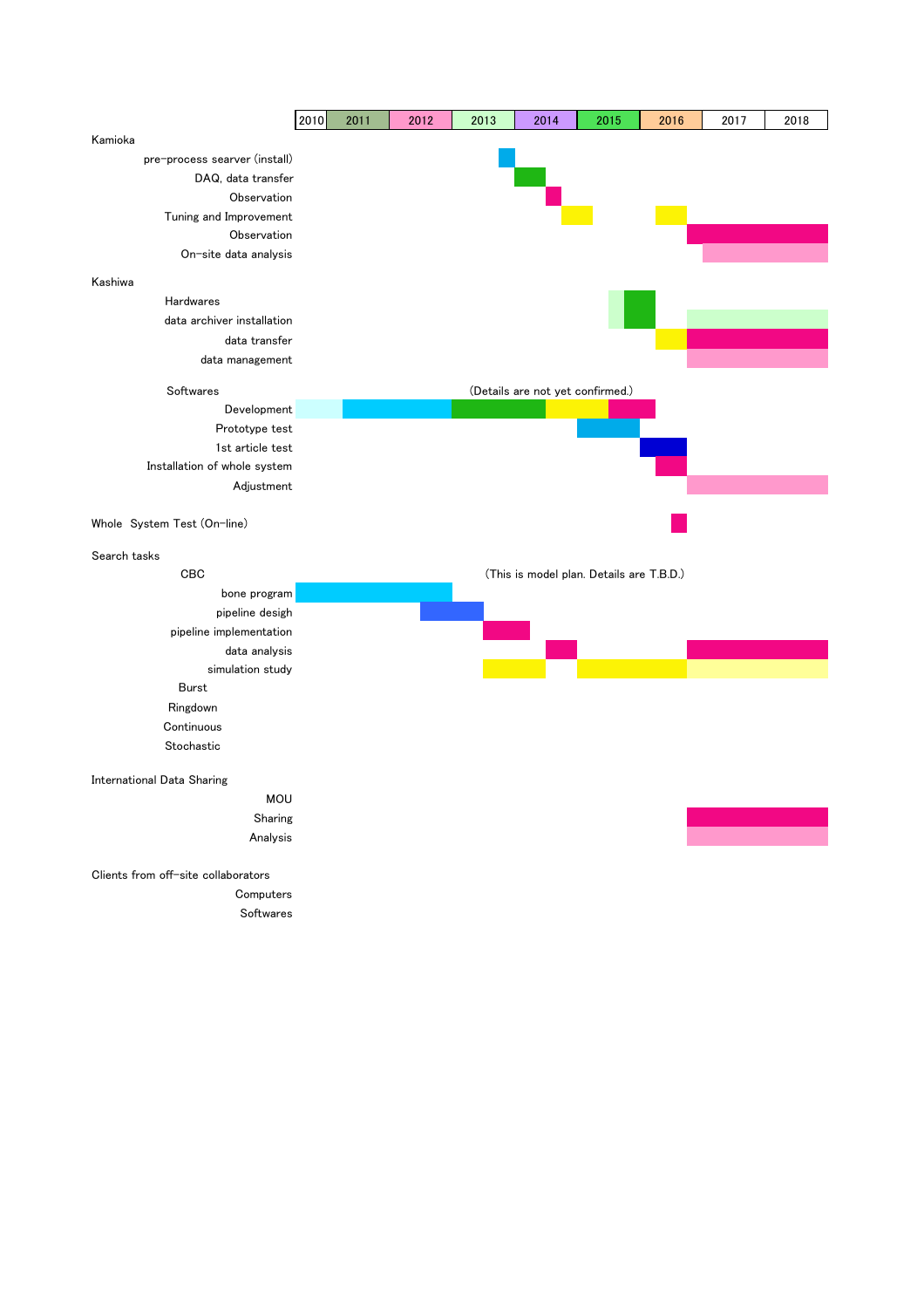*Data Analysis sub-group Schedule*:*overview*

|                                   | <b>LCGT Ist</b><br>year                                                                                                                            | 2nd year                                                                | 3rd year | 4th year                                                                                   | 5th year                                                                                                        | 6th year                                                              | 7th year |
|-----------------------------------|----------------------------------------------------------------------------------------------------------------------------------------------------|-------------------------------------------------------------------------|----------|--------------------------------------------------------------------------------------------|-----------------------------------------------------------------------------------------------------------------|-----------------------------------------------------------------------|----------|
| Target                            | <b>Prepare Data Analysis</b><br>for 4th year                                                                                                       |                                                                         |          | <b>System</b><br><b>Test</b><br><b>of</b><br><b>Pipeline</b><br>of Data<br><b>Analysis</b> | <b>Build up</b><br>full<br><u>data</u><br>system                                                                | <b>Analyze</b><br><b>Observation Data</b><br><b>Continuously</b>      |          |
| Main tasks<br>on LCGT<br>itself   | Development of software, Computing<br>Environment etc.<br>Implement GW search methods<br><b>Prepare Cooperative Analysis with</b><br>other GW obs. |                                                                         |          |                                                                                            | Construct a data storage<br>and computing system<br><b>Calibration &amp; Injection</b><br>test<br>Search for GW | <b>Search for GW!</b><br>International<br><b>Cooperative Analysis</b> |          |
| Tasks on<br>Counter-<br>part Obs. |                                                                                                                                                    | <b>Prepare Mutually Followup with</b><br>Other Obs. (EM, Neutrino etc.) |          | Test of information/data<br>exchange protocol<br>Coincidence Serch                         |                                                                                                                 | <b>Mutually Followup</b><br>with Other Obs.                           |          |